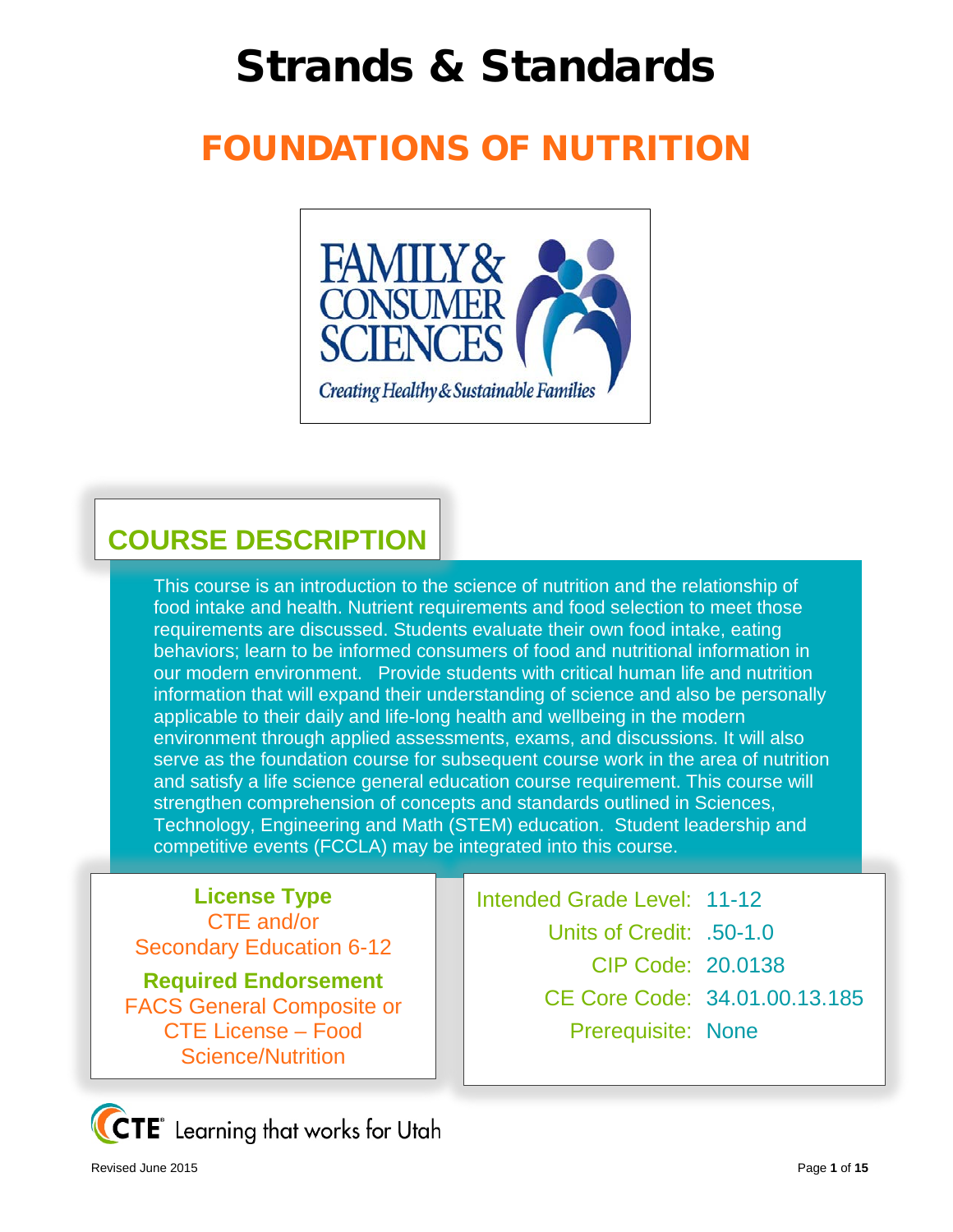### Strands & Standards

**STRAND 1 Students will demonstrate knowledge of the common terminology used in the discipline of fundamental scientific principles of nutrition and levels of organization in nature. They will understand the foundations of how to fuel and nourish the body optimally using the guidelines and standards based on these principles They will compare the six categories of nutrients that function in cellular structure and metabolism that are essential to life due to human genetics; carbohydrates, proteins, lipids, vitamins, minerals and water**.

*Obtain the chemical composition of food from the plant and animal kingdoms and explain how they meet the nutritional needs of humankind. Utilize basic nutritional scientific terminology; describe the essential nutrients and their role in normal metabolism; and identify good dietary sources of nutrients. (STEM) \*Science/Biology/ Chemistry/Ecology*

**Standard 1** Understand the basic nutrition terms, the six categories of nutrients in human nutrition (substances that nourish the body), the characteristics of a sound diet, the results of a sound diet (health) or poor diet (malnutrition), and factors affecting longevity and food choices.

> a. Identify nutrition terms (include diet, food, nourish, nutrition, nutritional sciences, metabolism, nutrients, energy producing, calorie, nutritious, nutrient density)

b. Explain the six categories of nutrients (include carbohydrate, protein, fat, vitamin, mineral and water)

c. Understand the characteristics and results of sound diet (include calorie control, adequacy, balance, moderation, variety, health and malnutrition) Consume a healthy diet composed of various plants, animals, and flora. **(STEM) \*Biology/Ecology**

d. Recognize the factors affecting longevity (include diet, exercise, and other lifestyle choices)

e. Evaluate the factors affecting food choices (include hunger, appetite, satiety, personal preferences, availability, economics and social factors)

**Standard 2** Explain carbohydrates energy yield, functions, categories, food sources, and recommended intake levels.

> a. Identify chemical composition of carbohydrates and the energy yield of carbohydrates (include organic-contains carbon) **(STEM) \*Chemistry**

> b. Describe the categories of carbohydrates (include simple and complex carbohydrates)

c. Name the three mono‐saccharides and explain how they combine to form the three di-saccharides, identifying specific foods that contain such di‐saccharides

d. Describe the complex carbohydrates (include polysaccharides, starch, and fiber)

e. Differentiate between soluble and insoluble fiber, explain the dietary sources, and function of both types of fiber

f. Identify food sources of carbohydrate (include plant and animal sources)

g. Calculate the recommended intake levels of carbohydrates (include AMDR, DRI, calorie/gram and personalized DRI formula for fiber)

h. Recognize that alcohol functions similar to carbohydrate but provides 7 cal/gram and acts like a drug.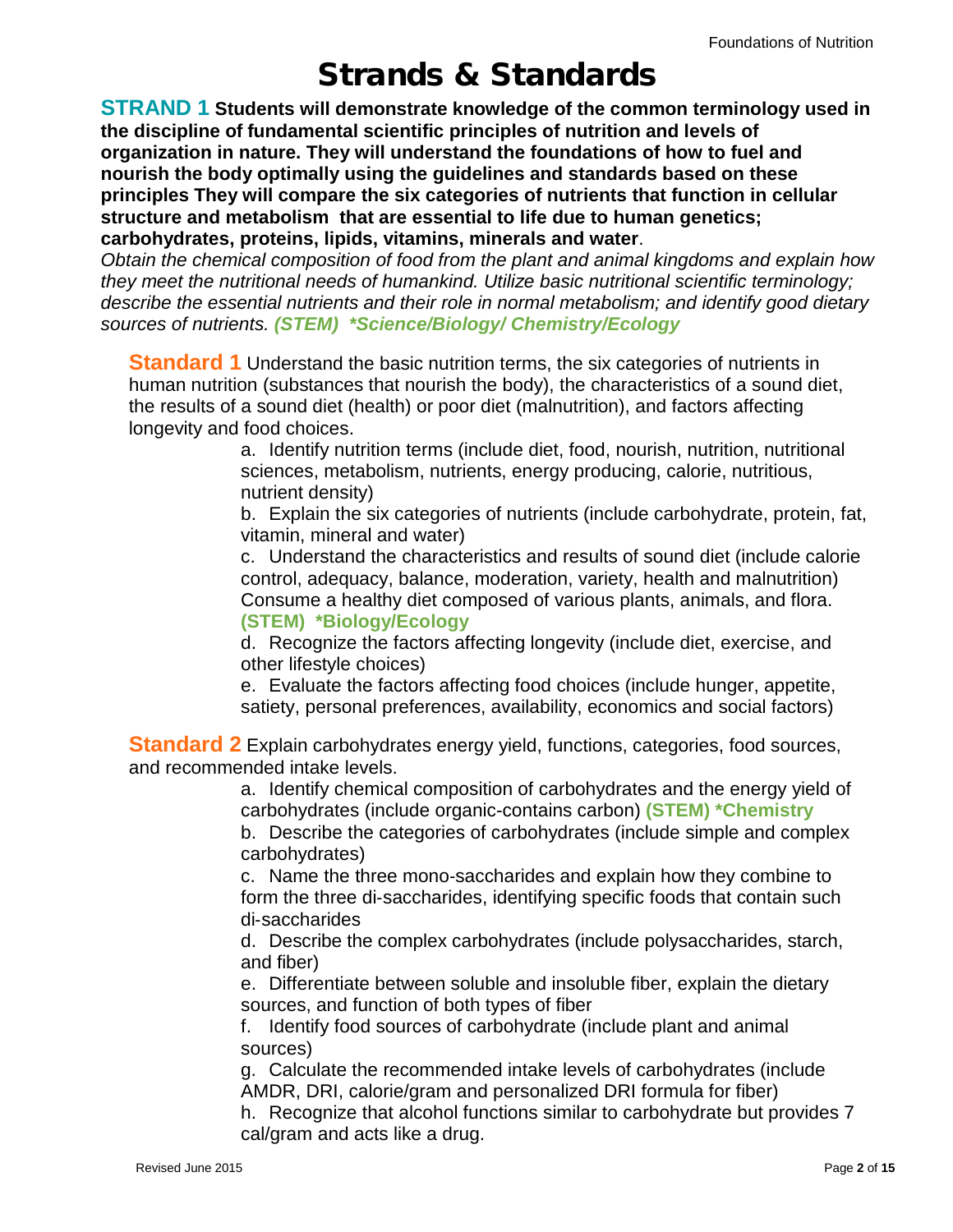**Standard** 3 Explain proteins composition, energy yields, functions, categories, food sources, and recommended intake levels.

> a. Identify the chemical composition of a protein and the energy yield of proteins (include amino acid) **(STEM) \*Chemistry**

b. Describes the categories of protein (include high/low quality, complete/incomplete, and complementation)

c. Identify the food sources of protein (include plant and animal sources)

d. Calculate the recommended intake level of protein (include AMDR, DRI, calorie/gram and the personalized DRI formula for protein)

**Standard 4** Explain Lipids / Fats composition, energy yields, functions, categories, food sources, and recommended intake levels.

> a. Identify the chemical composition of lipids/fats and the energy yield of lipids/fats (include triglycerides, phospholipids, sterols) **(STEM) \*Chemistry** b. Identify the categories of triglycerides and explain how the body responds to each class (include saturated, monounsaturated, polyunsaturated)

> c. Identify the two essential fatty acids (polyunsaturated), explain what they do for the body, and list good dietary sources of these acids (include omega 3-alpha linolenic acid and omega 6-linoleic acid)

d. Identify the food sources of lipids/fat (include plant and animal sources)

e. Calculate the recommended intake level of lipids/fats (include AMDR, DRI, and calorie/gram)

f. Identify the chemical composition, function, energy yield, food sources, and recommended intake of phospholipids (include lecithin and emulsify) **(STEM) \*Chemistry**

g. Identify the chemical composition, function, energy yield, food sources, and recommended intake of sterols (include cholesterol and bile) **(STEM) \*Chemistry**

**Standard 5** Explain Vitamins, Mineral, and Water composition, energy yields, functions, categories, food sources, and recommended intake levels.

> a. Identify the chemical composition of vitamins and the energy yield of vitamins **(STEM) \*Chemistry**

- b. Identify the recommended intake levels of vitamins (include RDA and AI)
- c. Identify the categories of vitamins (include fat and water soluble)
- d. Identify the food sources of vitamins

e. Identify the chemical composition of minerals and the energy yield of minerals (include inorganic) **(STEM) \*Chemistry**

- f. Identify the recommended intake levels of minerals (include RDA and AI)
- g. Identify the categories of minerals (include major and trace minerals)
- h. Identify the food sources of minerals

i. Identify the chemical composition of water and the energy yield of water (include inorganic). **(STEM) \*Chemistry**

j. Identify the recommended intake levels of water and food sources of water.

**STRAND 2 Understand how to use various dietary tools to plan, manage, and evaluate diets for nutritional adequacy. Communicate the evolution from the**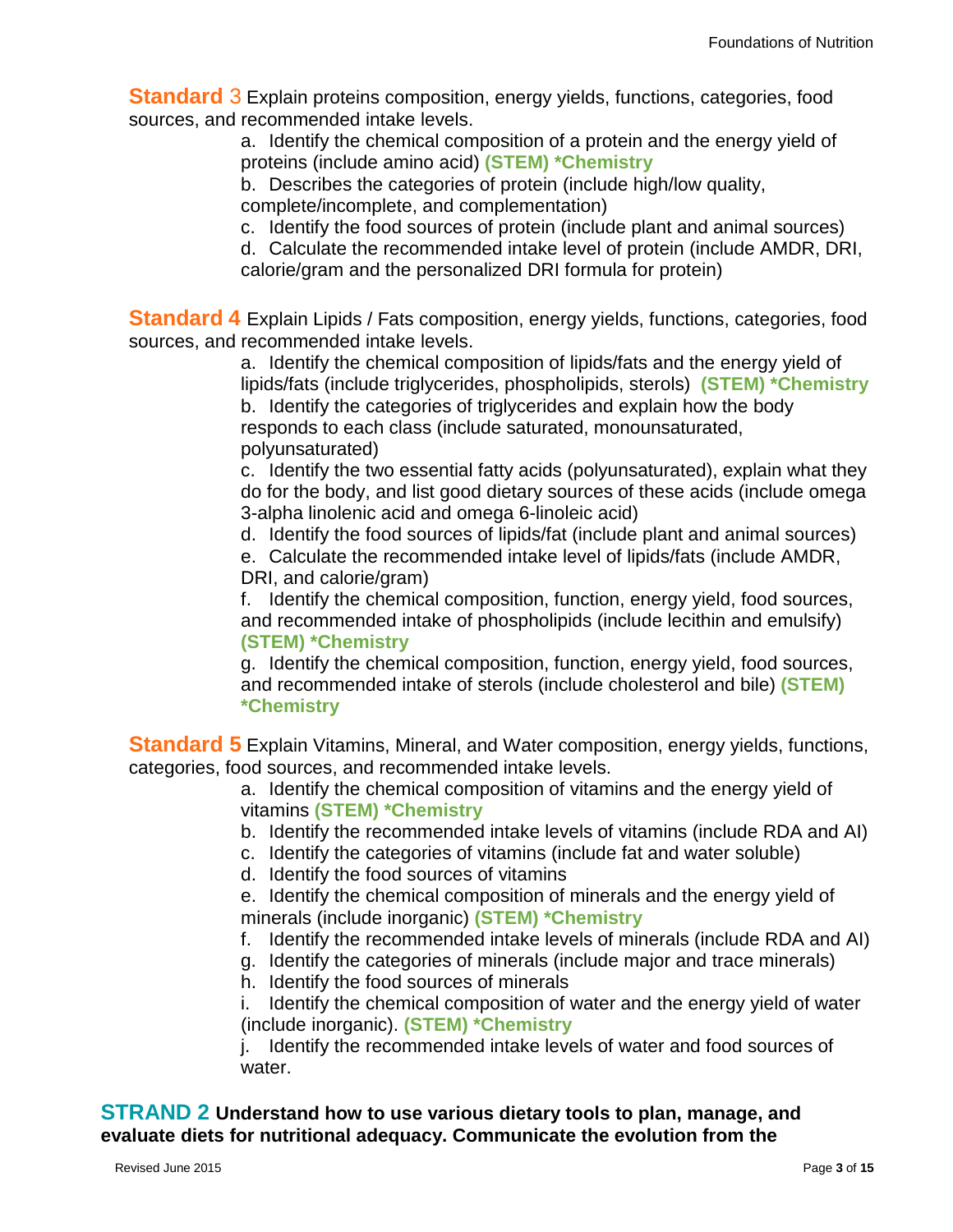**Paleolithic diets to today's diet in the content of dietary recommendations for Americans. Utilize tools to determine nutrient values of foods consumed by diverse populations. Plan, evaluate, and manage diets to improve and support life-long health. Integrate the scientific knowledge of nutrition, genetics, chemistry, metabolism, exercise and lifestyle while utilizing several standards/guidelines/guidance systems to plan, evaluate, and manage diets to support life-long health. (STEM) \*Biology/Chemistry/Social Science/Technology**

**Standard 1** Demonstrate knowledge of food package label legislation and information, Daily Reference Values (DRVs), and the Reference Daily Intakes (RDIs), nutrients listed in the nutrition facts panel, ingredient list, common food allergens, legal terms, and legal health claims. Evaluate food package label information - analytically and critically knowing the basis of the specific standards used for providing nutrition information; and understand the responsibility of the FDA to insure the safety of processed foods in order to make healthy food choices. **(STEM) \*Science/Chemistry**

- a. Identify nutritional labeling legislation (include nutrition facts panel, DV, DRV, RDI, ingredient list, and health claims).
- b. Understand that the DRVs are based on a 2,000 calorie diet.
- c. Understand how carbohydrates, protein and fat are labeled on the food label.
- d. Classify food by its fat content (include calculating by calories and calculating by weight and high, moderate, and low fat categories).
- e. Understand that the RDIs are for vitamins and minerals on the food label.
- f. Understand that the ingredients are listed by descending order by weight.
- g. Identify the most common food allergies.
- h. Identify the legal terms used on food packaged labels (include free, reduced, light or lite, low, lean, and extra lean).
- i. Identify the health claims that may be used on food labels.
- j. Compute percentages, ratios, proportions, decimals, and fractions as applied to essential nutrients and calories for humans via dietary analysis and food package label interpretation.

**Standard 2** Demonstrate knowledge of Dietary Reference Intakes (DRIs), and explain the components, basis, and uses for generalized and individualize nutrient and activity needs.

a. Identify the scientific findings associated with DRIs (include RDA, AI, EAR, UL, AMDR, EER, and PA).

b. Understand that there are some nutrients that do not have DRIs.

**Standard 3** Demonstrate knowledge of the MyPlate Food Guidance System including food groups, food patterning, and recommended physical activity. Apply dietary patterning techniques to determine the nutritional adequacy of diets and make recommendations for improving dietary intake based on diet analysis results. **(STEM)** 

**\*Science/Biology/Chemistry/Technology**

a. Determine the food groups in MyPlate and the importance of physical activity

b. Understand that each food group has specific food sources, serving sizes, health benefits, and nutrients

c. Calculate serving equivalents and patterning according to MyPlate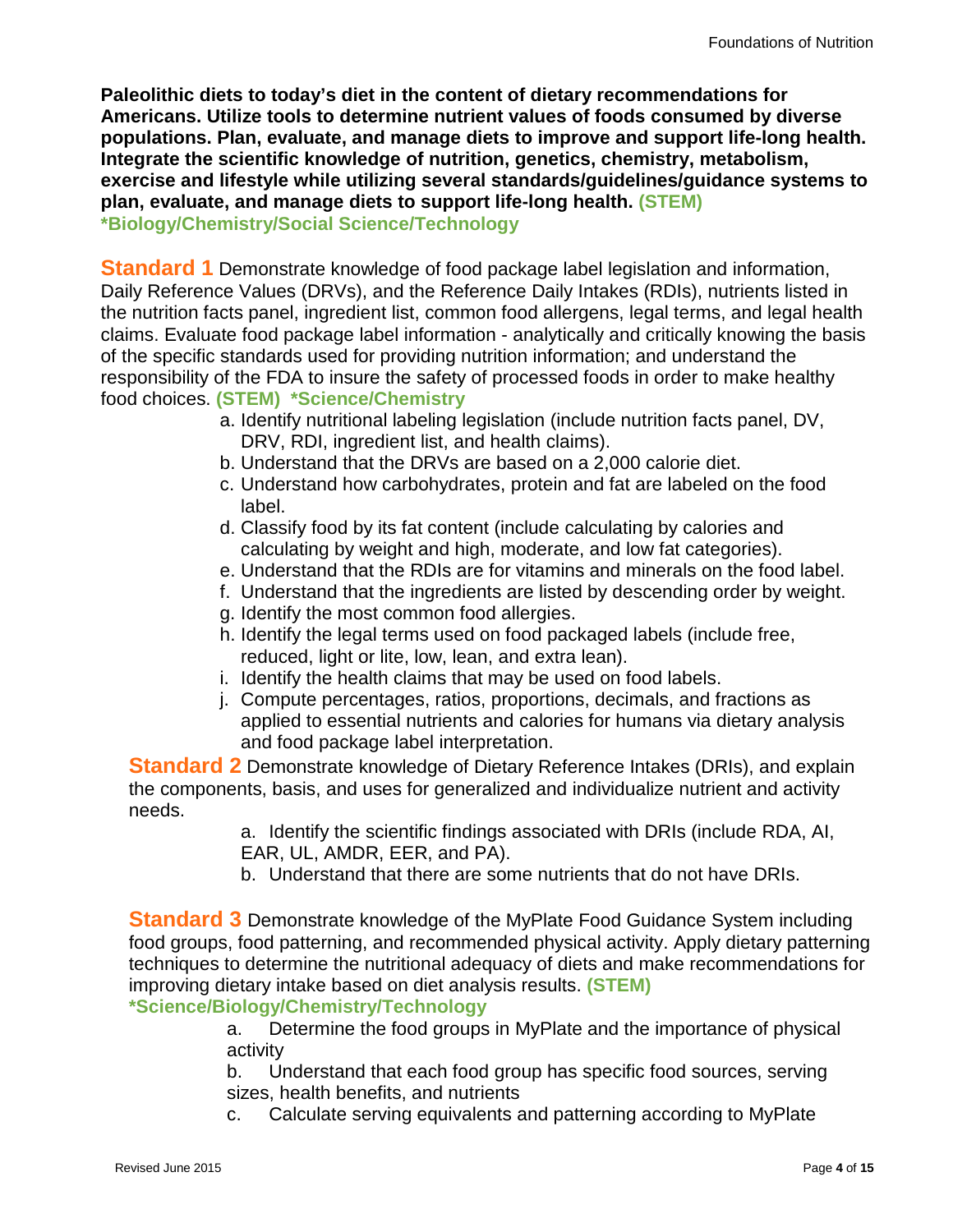**Standard 4** Demonstrate knowledge of the similarities and differences among Dietary Guidelines and Recommendations including those established for Americans, by the American Heart Associations, and American Cancer Society, and included in Healthy People 2020. **(STEM)\*Biology/Chemistry/Technology**

a. Understand the Dietary Guidelines

b. Identify the different guidelines according to American Heart

Association and American Cancer Society.

c. Understand the objectives of Healthy People 2020.

**Standard 5** Demonstration knowledge of food composition Information and the Exchange List System.

> a. Understand the Food Composition Database (include chemical makeup of food).

> b. Identify the different Exchange Lists created by the American Diabetes Association.

**STRAND 3 Understand how to manage the intake of energy to prevent the development of nutrition-related chronic disease. Identify essential nutrients for humans, how humans obtain and use energy, and how they maintain or disrupt homeostasis through sustained or altered metabolisms affected by their cumulative dietary food choices and lifestyle. Provide specific roles of nutrition in metabolism and homeostasis in the human body. Explain how the human body processes food and utilizes nutrients with additional reference to energy balance and weight control. Associate nutrition, genetics, metabolism, exercise and lifestyle with health promotion and disease prevention. Identify risks factors for developing chronic disease including the interpretation of biochemical, clinical and anthropometrical laboratory measures. (STEM) \*Biology/Chemistry**

**Standard 1** Demonstration knowledge the gastrointestinal system, including enumerating the steps in the digestive process (ingestion and chemical and mechanical breakdown of food, absorption and metabolism of nutrients, and excretion of waste), as well as both the anatomy and physiology of the digestive system. Describe how the human body digests food, metabolizes and utilizes the nutrients and Calories/energy in health or disease. **(STEM) \*Biology**

> a. Identify the digestive process (include digestion, absorption, transportation, excretion, bolus, esophagus, stomach, gastric acid, chyme, and feces).

b. Differentiate between mechanical and chemical digestion (include peristalsis, mastication, hydrochloric acid and saliva).

c. Identify the anatomy of the gastrointestinal system (include mouth, esophagus, stomach, small and large intestine, and the accessory organs).

d. Identify the absorption mechanisms in the small intestine (include passive diffusion, facilitated diffusion, and active transport).

e. Understand the utilization and storage of nutrients inside the body (include short-term, intermediate, and long-term storage).

f. Differentiate between anabolic and catabolic reactions.

g. Understand how the body excretes waste products (include feces, urinary output, respiration, and skin secretions).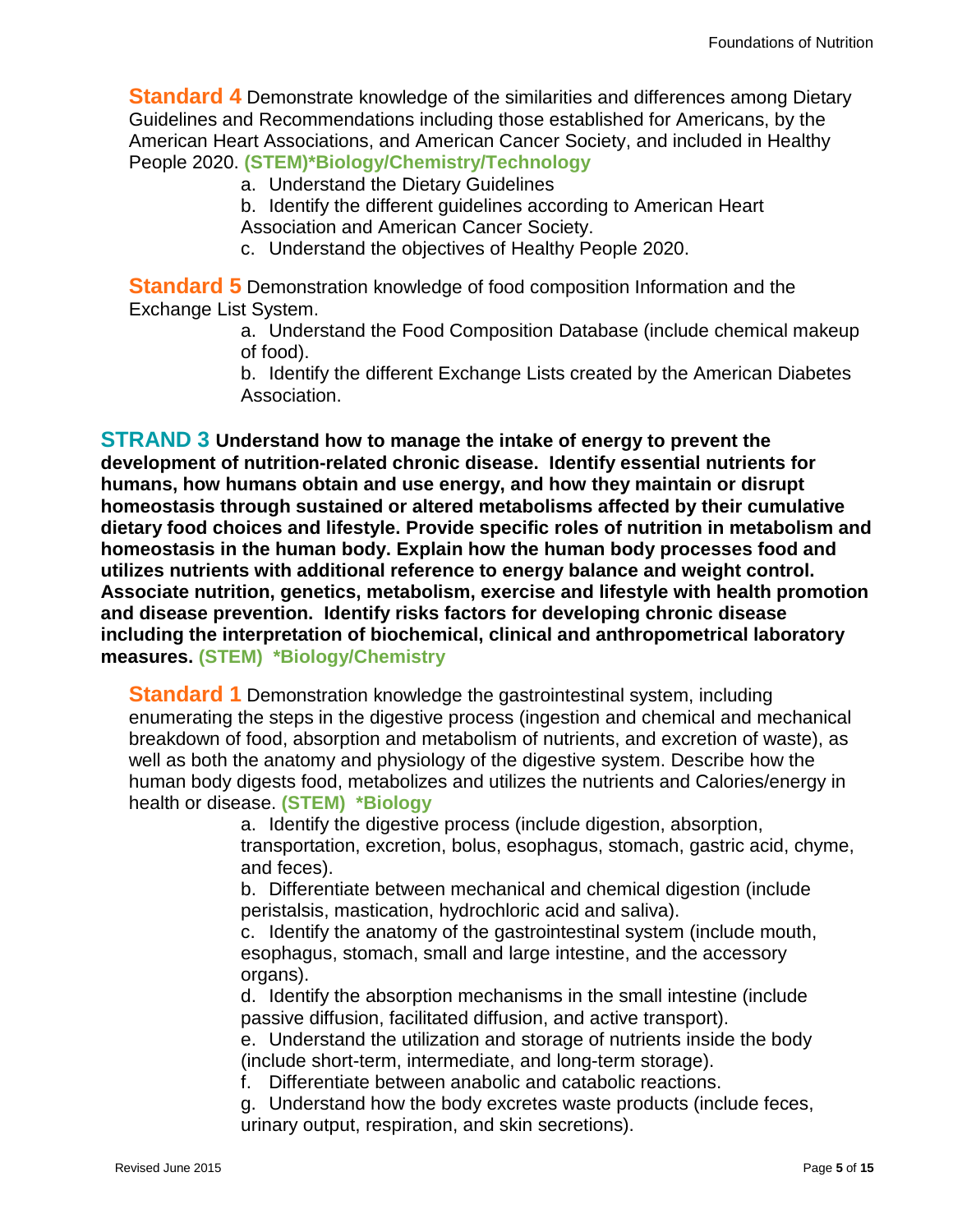**Standard 2** Proteins as nutrients, including protein denaturation, digestion, synthesis, character, types, functions, recommendations, deficiency, and excess. Relate diet to examples of evolved genetic mutations in inborn errors of metabolism and predisposed genetic diseases that are reinforced by diet composition, preserved by natural selection, and passed on generationally. **(STEM) \*Biology/Genetics**

- a. Understand the difference between protein denaturation and protein digestion. **(STEM) \*Biology/Chemistry**
- b. Identify the process of protein synthesis (include gene expression, DNA, mRNA, and tRNA).
- c. Understand that the essential and non-essential amino sequence affects the protein characteristics (include primary, secondary, tertiary, and quaternary structure).
- d. Identify the types of protein (include fibrous and globular).
- e. Explain the different functions of protein (include antibodies, enzymes, hormones, fluid and electrolyte balance, acid/base balance).
- f. Calculate the amount of protein a person needs daily based on body weight and activity level.
- g. Compare the protein deficiency and excess (include kwashiorkor, edema, marasmus, and kidney aging from protein excess).

**Standard 3** Photosynthesis, including carbon fixing, and fiber, including dietary fiber types, categories, recommendations, benefits and actions, negative effects of excess, and effects from whole-grain processing.

- a. Identify the process of photosynthesis (include chlorophyll). **(STEM) \*Biology/Chemistry**
- b. Identify the difference between dietary, functional, and total fiber.
- c. Differentiate between soluble and insoluble fiber.
- d. Calculate the fiber recommendation based on calories consumed.
- e. Explain the benefits and negative effects of fiber (include diverticular disease and cholesterol reducing effects).
- f. Understand the effect of whole grain processing on fiber (include enrichment).

**Standard 4** Carbohydrate storage and disorders, including the metabolism of glucose and glycogen, lactose intolerance and mal-digestion, milk allergy, hypoglycemia, and diabetes. Relate diet to examples of evolved genetic mutations in inborn errors of metabolism and predisposed genetic diseases that are reinforced by diet composition, preserved by natural selection, and passed on generationally. (STEM) \*Biology/Genetics

- a. Explain how the body absorbs and uses glucose and glycogen (include insulin and glucagon).
- b. Identify the disorders related to carbohydrates (lactose intolerance and lactose mal-digestion, evolution, milk allergy, hypoglycemia and diabetes). **(STEM) \*Genetics/Biology**
- c. Understand the causes of hypoglycemia (reactive, spontaneous, and druginduced).
- d. Contrast Diabetes Type I and Type II, outlining the reasons for the development of each and identifying the appropriate dietary response for each.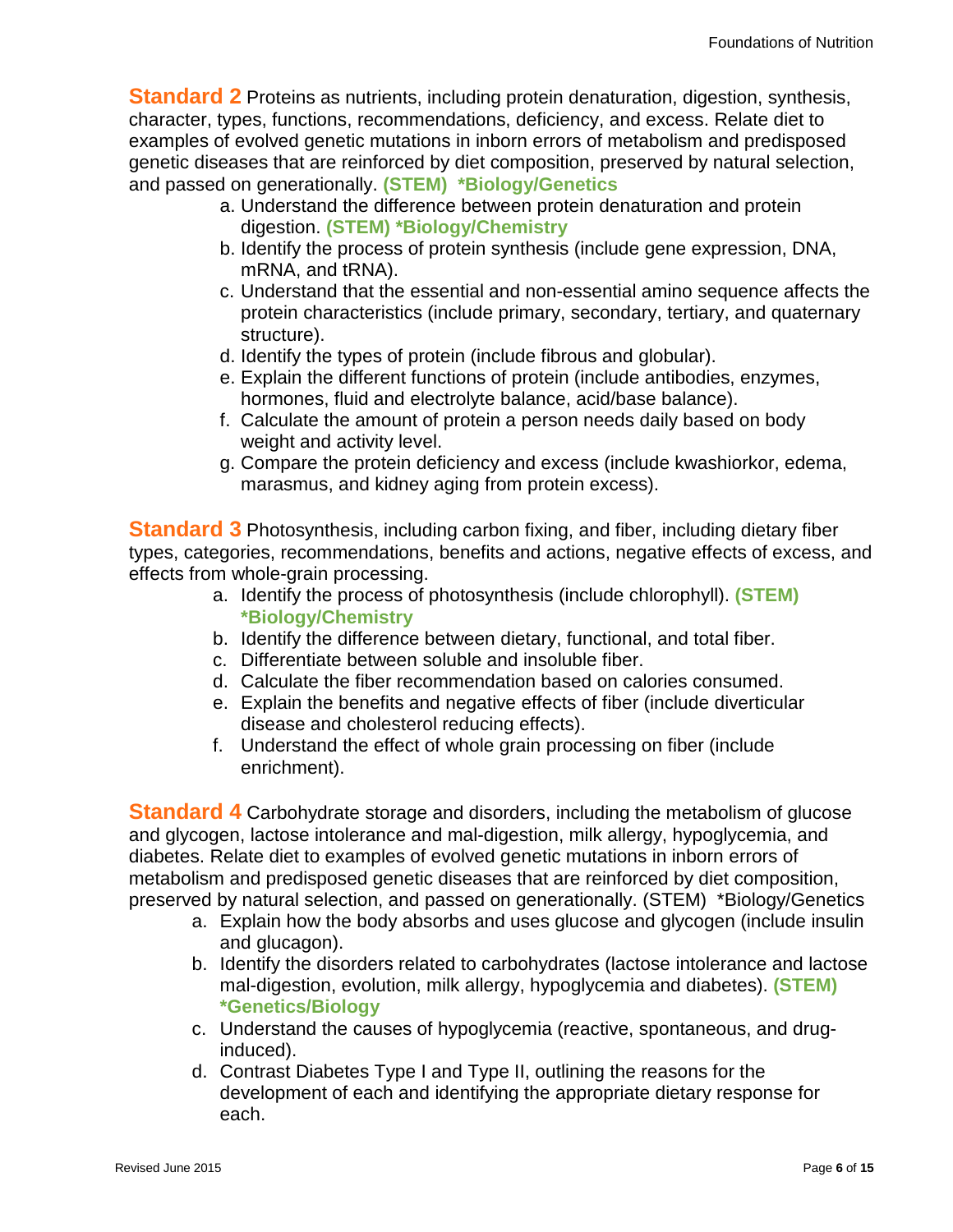**Standard 5** Lipids in heart disease and cancer, including heart attack, strokes, atherosclerosis, serum triglycerides and cholesterol, metabolic syndrome, dysilipidemia, lipoprotein, oxidation of fat, antioxidants, hydrogenation and partial hydrogenation of fat, cis and trans fatty acids, eicosanoids, and nutrition and cancer.

- a. Understand the role lipids play in heart disease (include atherosclerosis, hypertension, hyperhomocystemia).
- b. Identify the categories of blood pressure measurements (include ways reduce blood pressure and DASH diet).
- c. Contrast the serum tryiglycerides (Chylomicrons, VLDL, and recommended levels).
- d. Contrast the serum cholesterol (LDL, HDL and recommended levels).
- e. Understand the five abnormalities of metabolic syndrome and recommended levels (include dyslipidemia and TLC diet and antioxidants).
- f. Understand the difference between hydrogenation and partial hydrogenation (include cis and trans fatty acids) and detrimental effects. **(STEM) \*Chemistry**
- g. Identify eicosanoides and the two essential fatty acids, explain what they do for the body, list good dietary sources of these acids, and recommended intakes.
- h. Identify other factors that affect heart health (include folate, niacin, statins, alcohol, soluble fiber and exercise).
- i. Understand the role lipids play in cancer (include P: S ratio, AMDR, and antioxidants). **(STEM) \*Math**

**STRAND 4 Investigate energy balance, physical activity, and weight control to prevent obesity and achieve nutritional adequacy. Identify scientific methods used; discern the reliability of nutrition information based on scientific evidence, source and professional credentials. Relate the knowledge across several different scientific disciplines such as physiology, anatomy, biochemistry, biology, immunology, and microbiology. (STEM) \*Biology/Chemistry/Science/Technology**

**Standard 1** Demonstrate knowledge of scientific inquiry, including the scientific methods used to develop evidence that supports theories. Distinguish science from other views for understanding humanity. Utilize scientific inquiry to test hypotheses by collecting and analyzing data, and drawing conclusions about their data in regards to the hypothesis tested. Address diet and nutrient issues and concerns for weight control, disease prevention, and physical activity. **(STEM) \*Biology/Science/Ecology**

- a. Understand that nutrition utilizes scientific inquiry and the scientific method.
- b. Differentiate the types of scientific studies (include case studies, clinical trials, intervention trials, epidemiology, and laboratory experiments).
- c. Identify aspects of good science (include number of subjects, matching groups, control groups, duration of study, reproducible results, blind study, double blind study, cross over and double blind crossover study).
- d. Understand the epidemic increase of obesity (include BMI, overweight, obese).

**Standard 2** Demonstrate knowledge of energy balance, including states of energy balance, and use energy balance equations to show energy expenditure. **(STEM) \*Biology/Chemistry**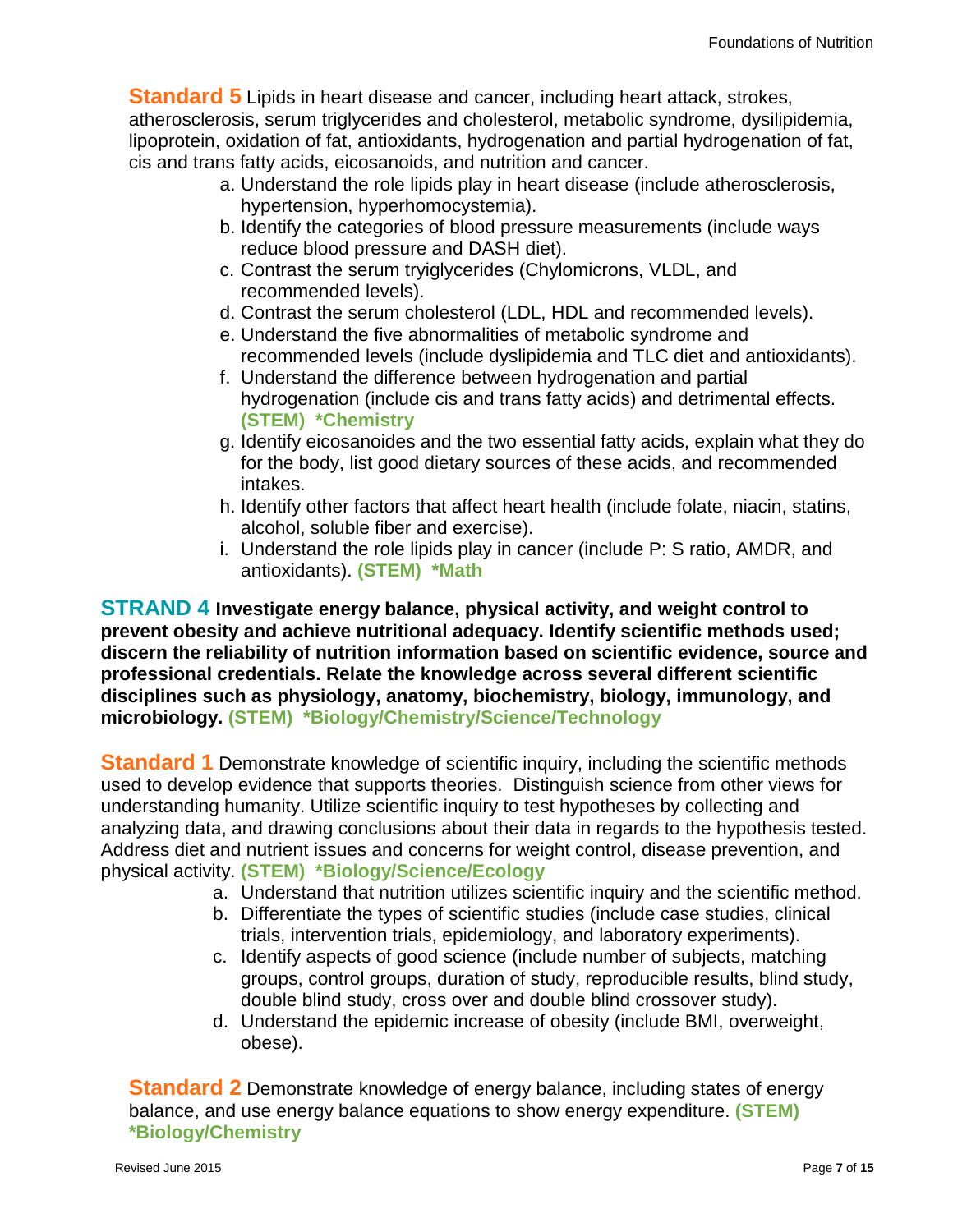- a. Determine the energy balance using the calorie intake versus calorie expenditure formula (include behavior modification, positive/negative energy balance). **(STEM) \*Math**
- b. Identify the three ways to expend energy (BMR, PA, and SDA).
- c. Calculate BMR (include Mifflin-St. Jeor equation and variations based off of age, gender, physiological state, and environmental temperature). **(STEM) \*Math**
- d. Calculate PA (include REE, hours spent in activity, and activity factor). **(STEM) \*Math**
- e. Understand the specific dynamic action of food.

**Standard 3** Demonstrate knowledge of body composition and weight control, including types of body mass, body weight versus body fat, body mass index, combating obesity, and optimal dietary planning for adequacy. **(STEM) \*Biology/Chemistry/Technology**

- a. Identify the different components of body mass (include lean body mass, fat mass—essential and stored fat, mineral mass, and water).
- b. Differentiate between body weight and body fat and methods to determine body fat percentage (include hydrostatic weighing, air displacement/bodpod, skin fold, bioelectrical impedance, light absorption, and other techniques).
- c. Understand the difference between android obesity and central adiposity (include visceral and subcutaneous fat, and android and gynoid obesity).
- d. Calculate BMI. **(STEM) \*Math**
- e. List ways to combat obesity (include metabolic changes under conditions of feasting and fasting).
- f. Understand the importance and benefits of exercise in weight management (include DRI for exercise).
- g. Explain that lifelong healthy behaviors include eating a well-balanced diet, exercise, and behavior modification.
- h. Understand the levels of nutritional deficiency (less than 66% of the DRI), nutritional inadequacy (66-99% of the DRI), nutritional adequacy (100% of the DRI up to the UL), and nutritional toxicity (above the UL).

**Standard 4** Demonstrate knowledge of principles of fitness for health, including total fitness for health, including total fitness for health, aerobic and resistive exercise, the overload principle, and logging activity to plan, evaluate, and achieve weight control and health. (**STEM) \*Math/Technology**

- a. Identify principles of fitness (include fitness testing, aerobic exercise, FIT classification, and resistive exercise).
- b. Understand how to calculate the overload principle.
- c. Understand the role of logging activity for weight control and health.

**Standard 5** Demonstrate knowledge of fundamentals of exercise nutrition, including fuel utilization during exercise; fueling before, during, and after exercise; thermal regulation and injury; and the benefits of hydration management.

- a. Understand fuel utilization during exercise (include glycolysis, citric acid cycle, and electron transport system).
- b. Identify how carbohydrates are used during exercise (include liver and muscle glycogen stores)
- c. Explain the timing of carbohydrate intake for athletic exercise (include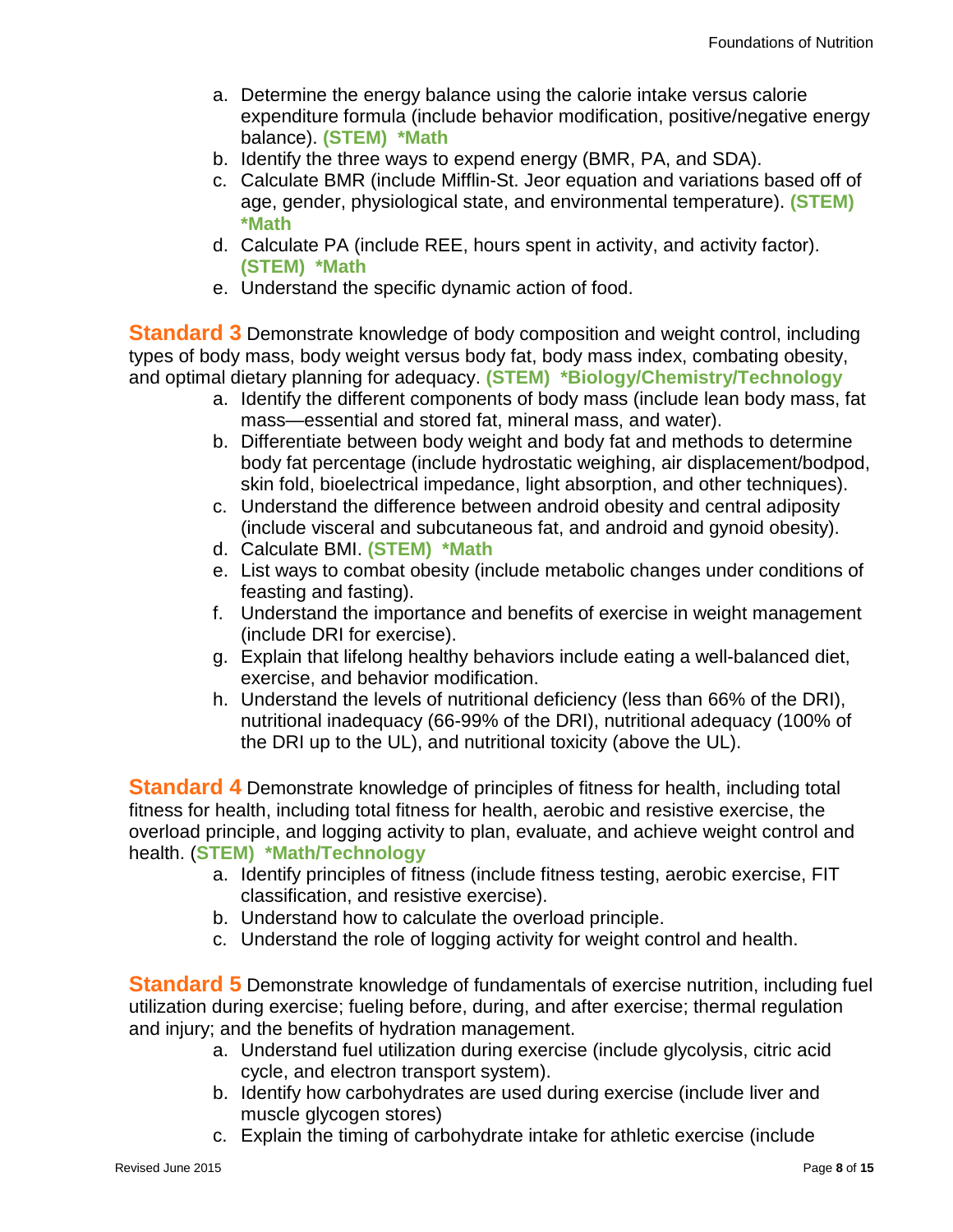before, during, and after the exercises).

- d. Identify how proteins are used during exercise (include protein metabolism when carbohydrate stores are depleted).
- e. Explain the management of protein during exercise (include the formula for calculating protein DRI for 0.8grams/kilogram of body weight). **(STEM) \*Math**
- f. Identify what types of fats should be eaten for exercise (avoid unhealthy saturated and trans fat)
- g. Understand the importance of thermal regulation and hydration (include thermal injury and dehydration effects).

**Standard 6** Problem solving and data analysis and be able to compute a personalized analysis of two-day intake and draw conclusion from the analysis.

- a. Complete a computer-aided two-day average personal diet (nutrient and energy) analysis and base their conclusions and recommendations on data collected, analyzed, interpreted data and make recommendations for improving nutritional health. Utilize recently published nutrition standards based on empirical nutrition and related science data that has been rigorously analyzed, interpreted, and generalized for publics, recommendations. **(STEM) \*Biology/Chemistry/Technology**
- b. Compute percentages, ratios, proportions, decimal and fractions as applied to essential nutrients and calories for humans via dietary analysis and food package label interpretation.

**STRAND 5 Understand the appropriate intake of vitamins and minerals to regulate metabolism and maintain health. Provide examples of shared genetic processes in regards to essential nutrients, function, health, and disease**. **(STEM) \*Biology/Chemistry/Genetics**

**Standard 1** Identify the functions of the fat-soluble vitamins (A, D, E, K), including their forms, dietary reference intake (DRI) values, deficiency, toxicity, and sources. **(STEM) \*Biology/Chemistry**

- a. Understand that diagnosing and confirming a nutrient deficiency or toxicity requires analysis of the diet, clinical evaluation, biochemical analysis, and evaluation of the response to corrected intake levels.
- b. Understand that toxicities and deficiencies take longer to develop for fatsoluble vitamins than for water-soluble vitamins.
- c. Understand that the fat soluble vitamins have specific chemical forms and functions in the body.
- d. Examine the DRIs for essential fat-soluble vitamins.
- e. Identify the different deficiency and toxicity signs and symptoms and food sources for each nutrient.
- f. Examine Vitamin D's role in genetic alteration, evolution, and health and how it can be explained by applying science to society. Describe the interaction of the human with the environment for vitamin D synthesis and the current environmental and societal issues hindering adequate synthesis and the resulting disease complications. **(STEM) \*Biology/Ecology**
- g. Understand how controlling oxidative stress with antioxidants can positively affect health (include fat soluble antioxidants).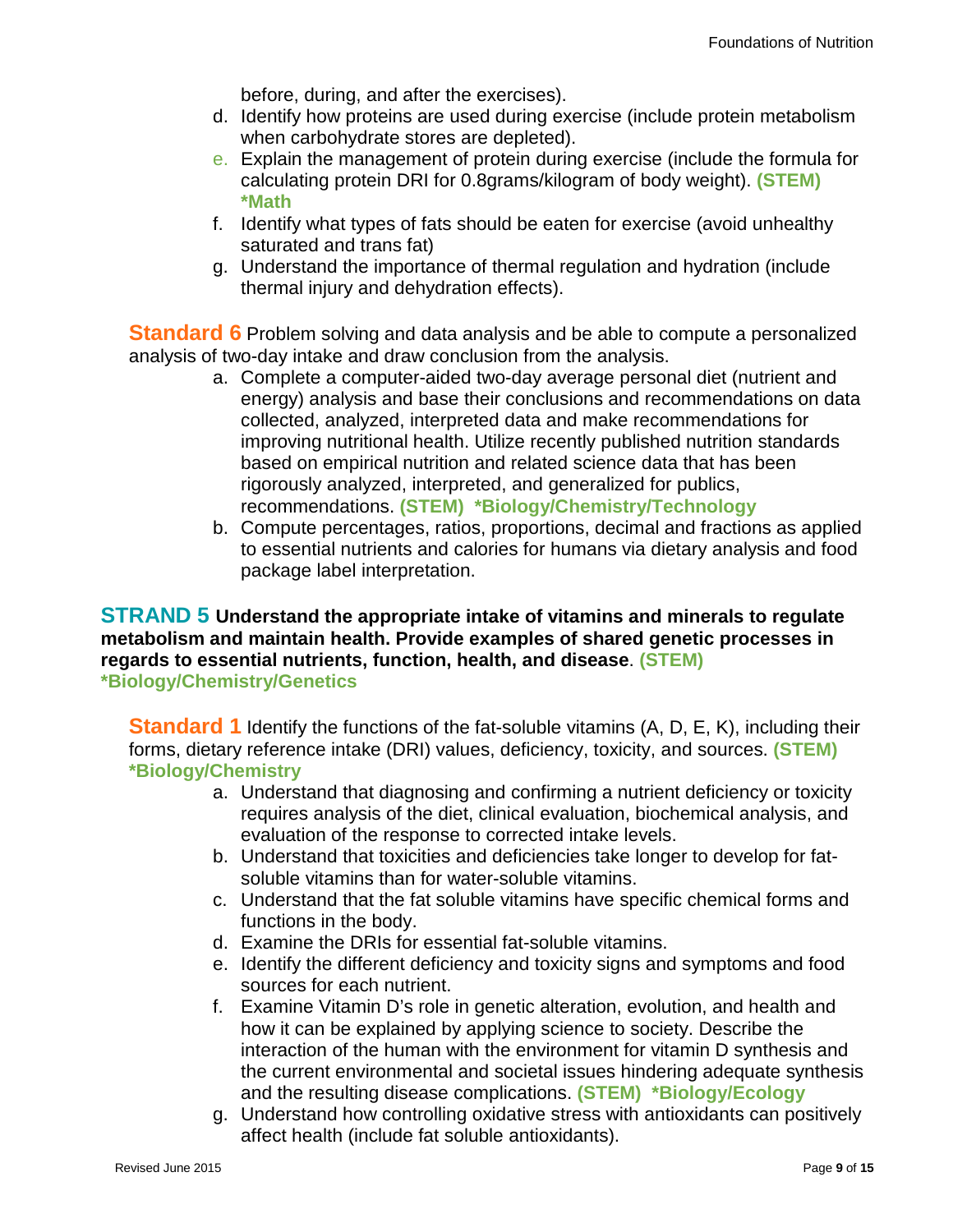**Standard 2** Identify the functions of the water-soluble vitamins (Thiamin, Riboflavin, Niacin, Folate, B6, and B12), including their forms, DRI values, deficiency, toxicity, and sources. **(STEM) \*Biology/Chemistry**

- a. Understand the water-soluble vitamins have specific functions and food sources.
- b. Identify the water-soluble vitamins (except choline and vitamin C) that play a role in energy production (ATP synthesis).
- c. Examine the DRIs that are established for all essential water-soluble vitamins: Thiamin, Riboflavin, Niacin, Folate, B6, and B12.
- d. Identify the different deficiency and toxicity signs and symptoms are established for most of the water-soluble vitamins.
- e. Identify water soluble antioxidants.

**Standard 3** Identify the functions of water and the electrolytes (Sodium, Chloride, Potassium), including their forms, DRI values, deficiency, toxicity, and sources. **(STEM) \*Biology/Chemistry**

- a. Understand that there are seven major minerals and 10 trace minerals that need to be consumed daily to support normal body functioning in humans.
- b. Identify adequate fluid intake for health and optimal functioning (include intracellular fluid, extracellular fluid and plasma).
- c. Determine the water DRI.
- d. Understand how dehydration negatively affects cognitive, cardiovascular, and thermal regulatory body functions.
- e. Recognize that fluid intake should support production of a clear urine every 2 hour while awake; water intoxication results from deliberate excessive intake.
- f. Examine electrolytes function to regulate fluid and acid-base balance.
- g. Understand that the electrolytes have individual DRIs, deficiencies, toxicities, and food sources.
- h. Identify that the major extracellular minerals are sodium and chloride.
- i. Identify that the major intracellular minerals is potassium.

**Standard 4** Identify the functions of the major minerals in bones and protein (Calcium, Phosphorus, Magnesium, and Sulfur), including their forms, DRI values, deficiency, toxicity, and sources. **(STEM) \*Biology/Chemistry**

- a. Understand that the major minerals have individual DRIs, deficiencies, toxicities and food sources.
- b. Discuss how Calcium, Phosphorus, and magnesium are important for bone and tooth structure, while sulfur is important for bone (include calcium phosphorus ratio).
- c. Understand that a calcium-adequate diet and weight-bearing physical activity throughout the life span, but especially up to age 25, can help maximize bone mineral density.
- d. Examine when bone loss begins to occur after the age of 35 for women and after age 55 for men and loss of bone mineral leads to osteoporosis.
- e. Understand that sulfur has no DRI because the sulfur-containing amino acids in protein are the major food source.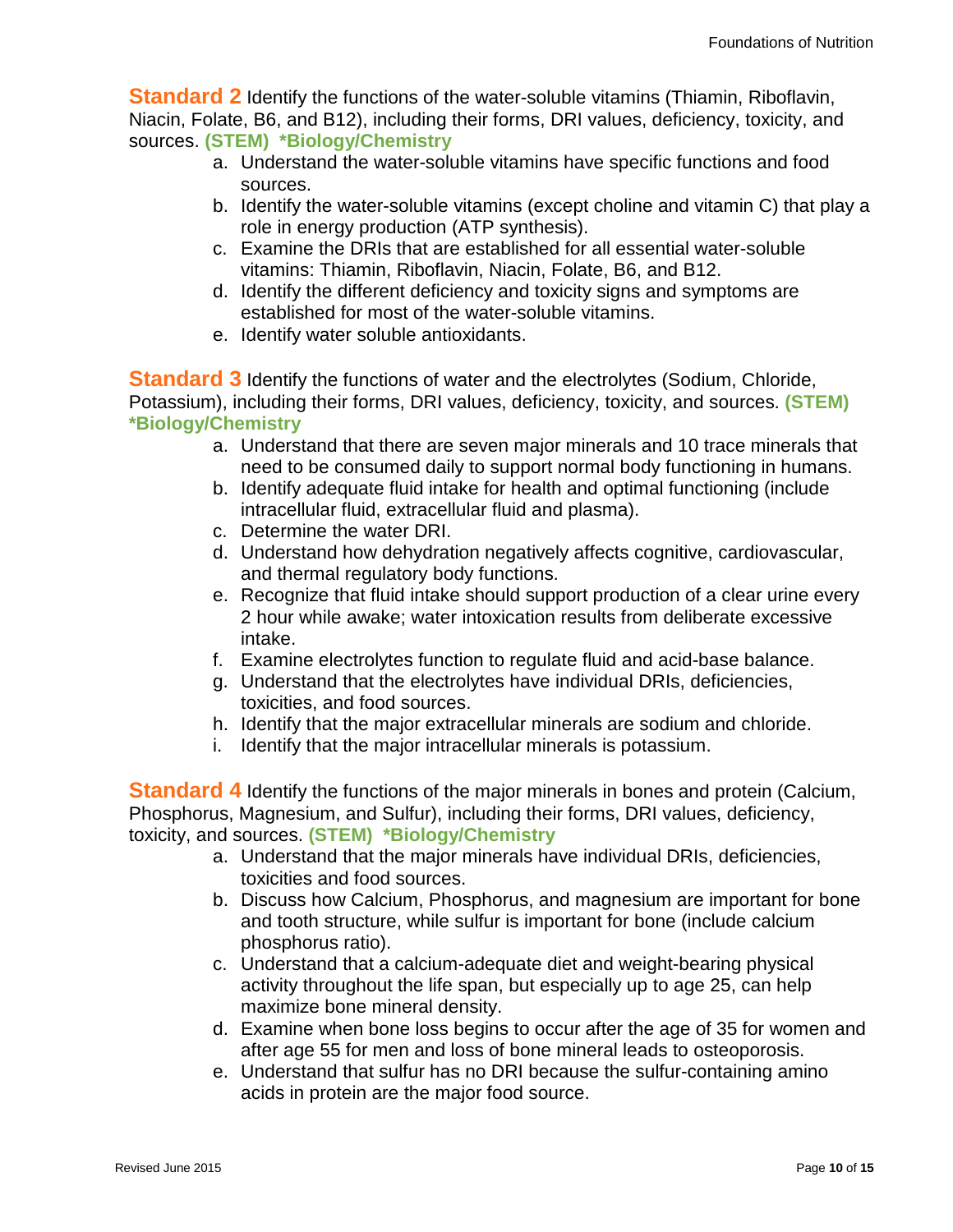**Standard 5** Identify the functions of the trace minerals in bones and protein (Iron, Iodine, Zinc, Fluoride, Selenium, Manganese, Molybdenum, Chromium, Copper, Cobalt), including their forms, DRI values, deficiency, toxicity, and sources. **(STEM) \*Biology/Chemistry**

- a. Understand that each of the 10 trace minerals has a DRI established, deficiency, toxicity, and food sources (except cobalt has no DRI).
- b. Discuss how the bioavailability of minerals is better from animal sources than from plant sources.
- c. Recognize that Iron-deficiency anemia is the most common nutritional anemia in the United States and the world (include other nutritional anemia, Vitamin E, B6, B12, folic acid, iron, and copper).
- d. Understand the different food sources in the diet (heme, non-heme and hemochromatosis).
- e. Identify that Iodine is essential to thyroid hormones (include discussion that goiter may occur with a deficiency or toxicity).
- f. Discuss how Zinc is important for protein metabolism, structure of insulin, and delayed sexual maturation.
- g. Recognize the importance of Fluoride in dental health (include discussion of fluorosis).
- h. Understand that Chromium augments the action of insulin.
- i. Explain how cobalt is required in the structure of vitamin B12.
- j. Identify the trace minerals that are involved with antioxidants (selenium and copper).

**Standard 6** Problem Solving and Data Analysis and be able to compute a personalized analysis of two-day intake and draw conclusion from the analysis.

a. Evaluate and interpret laboratory and anthropometrical data in relation to chronic disease risk. **(STEM) \*Biology/Chemistry/Technology**

**STRAND 6 Recognize scientifically based nutrition information and to understand the food industry, food safety, food processing, and food production. Demonstrate knowledge of human nutritional needs and the role of nutrition in improving individual life and the societal economic impact of good versus bad nutrition. Relate technological advancements in medicine and food production to the advancement of the science of human nutrition. Explain the impact that the food industry has on human food choices and the subsequent relationship to health and disease at the individual, society, and environmental level. Provide examples of past and present nutrient and diet trends in modern society and the positive and/or negative implications for human health and earth's resources. In addition describe the federal agencies and their responsibilities to insure public food safety, sustainable food production; and personal food handling skills to avoid food borne illness from a variety of microorganisms. (STEM) \*Science/Human Biology**

**Standard 1** Identify the necessary components of credible nutrition information. Distinguish scientific information from information that is not scientific as well as the appropriate methods to seek scientifically sound information. (STEM) \*Science/Biology

- a. Identify fact-versus-fallacy tools to determine the credibility of nutrition information.
- b. Analyze credibility of nutritional information by consider author credentials and affiliation, sources, references used to support the information, purpose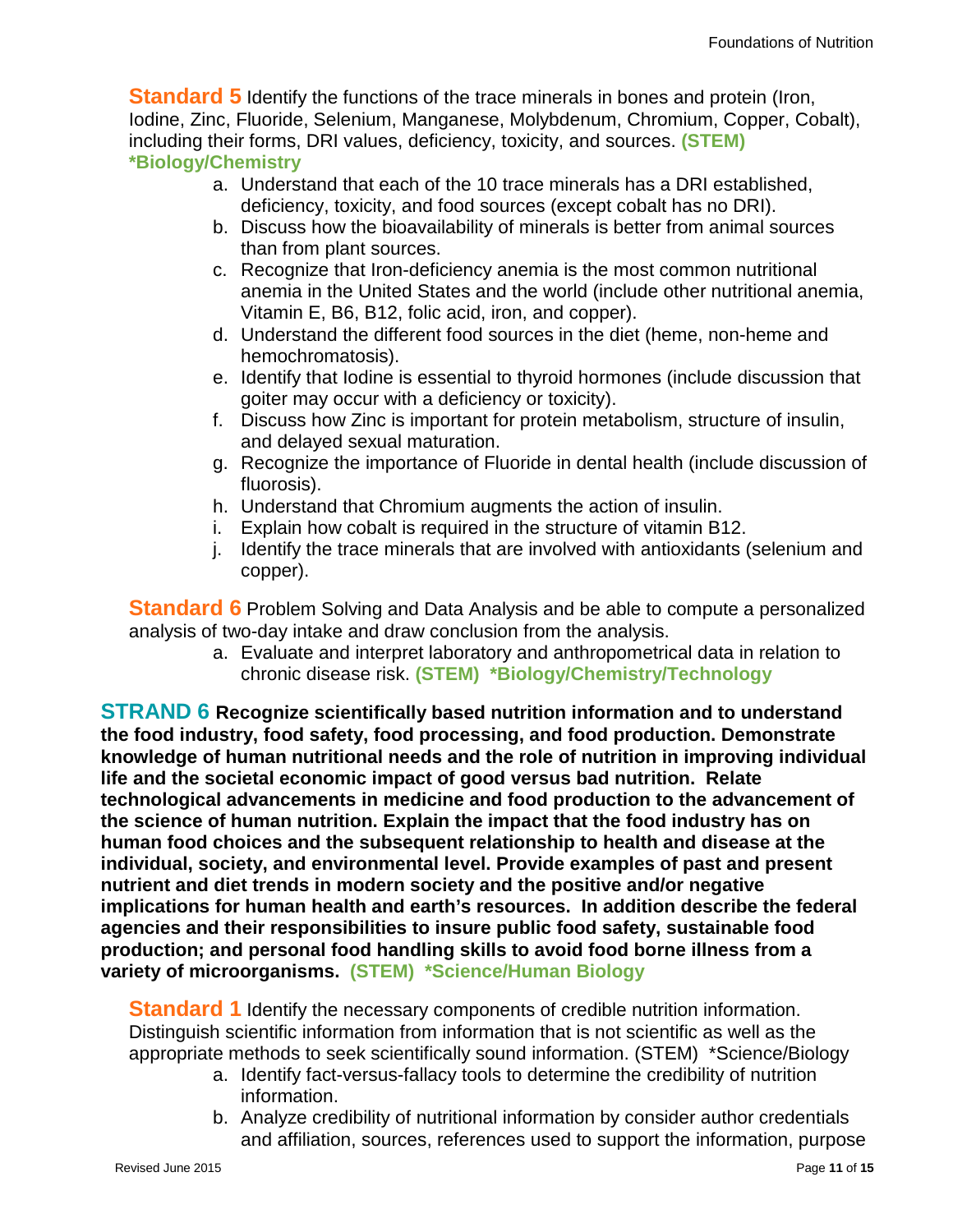and scientific methodology involved in the research (include private and public sector, nutritionist, registered dietician, refereed journals, websites, and editorial board).

- c. Apply nutrition information credibility tools to all aspects of nutritional science to affirm or discredit information for a less credible source, as in testimonials are non-scientific evidence.
- d. Understand that public recommendations are based off of credible professional scientific communities. Identify scientific experimental designs and understand that dietary recommendations are based on repeatedly examined data and are progressively updated and revised based on newly published scientific findings. **(STEM) \*Science/Biology**

**Standard 2** Identify the key food safety regulations and government agencies responsible for enforcing them and the division of responsibility with in the Food and Drug Administration (FDA) regarding drugs and foods. **(STEM) \*Science/Biology**

- a. Understand Food Safety Legislation, and which government agencies that are responsible for the safety of food (include FDA, Delaney Clause, Gras List, USDA, CDC, NMF, EPA, WHO)\_
- b. Identify which division of FDA is responsible over specific drugs and foods.
- c. Understand that rigorous scientific testing is not FDA-mandated on dietary supplements and became familiar with product certification insignia.
- d. Identify consumer responsibility to read supplement fact panel and look for credible publications supporting the safety and efficacy of the supplement.
- e. Examine what is included in the DSHEA Act (include herbs, essential and non-essential vitamins and minerals, nutritional substances, glandulars, fiber, and enzymes).

**Standard 3** Identify common intentional food additives, fat substitutes and indigestible fat, and artificial sweeteners. **(STEM) \*Science/Biology**

- a. Identify the categories of additives (intentional, incidental, and indirect).
- b. Identify the categories of intentional additives and why they are used (include antimicrobial, antioxidants, artificial colors and flavors, bleaching, chelating, emulsifying, additives, stabilizing and thickening).
- c. Explain how processing and the incorporation of additives affect the nutritional value of foods (include fat and sugar substitutes).

**Standard 4** Food safety, including microbial growth and microorganisms causing foodborne illnesses and microorganisms that support health. Provide examples of positive and negative interactions of humankind with microorganisms regarding sickness, health and food production. **(STEM) \*Science/ Human Biology**

- a. Understand the different microorganisms and microbial growth and classifications of microorganisms (include parasites, protozoa, bacteria, toxins, fungi, viruses, and prions).
- b. List the different food‐borne illnesses and identify the cause of food-borne illnesses, time of onset of the illness, the signs and symptoms of the illness, and the type of food consumed.
- c. Explain how proper food handling can prevent food-borne illness and the severe GI distress, pH and electrolyte imbalance, and potentially lifethreatening illnesses that result from it.
- d. Identify the microorganisms that are beneficial for health, and others are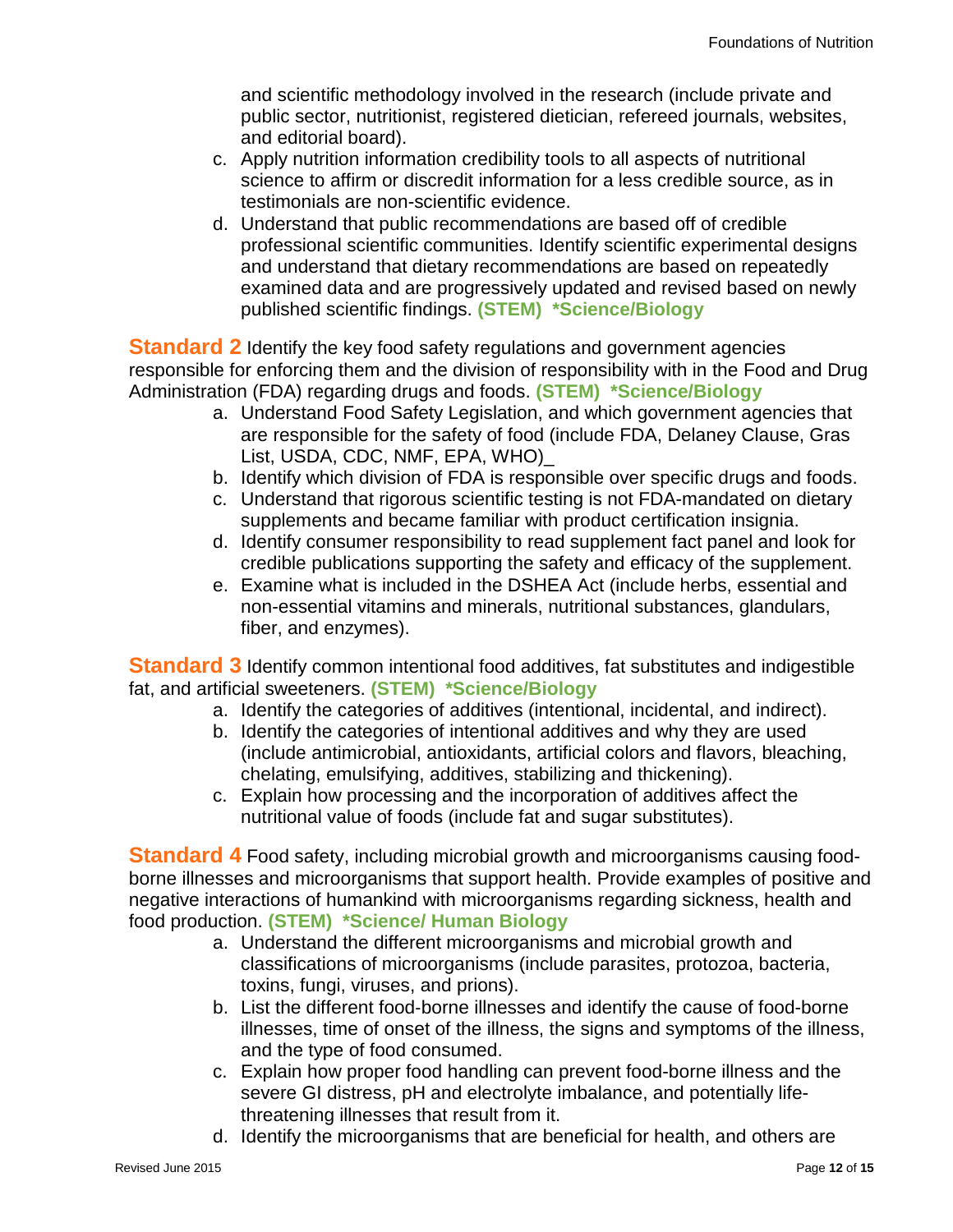intentionally added to food for processing purposes (include probiotics and antibiotics).

**Standard 5** Understand food safety as it pertains to consumer awareness including food handling, factors affecting microbial growth, manufacturing methods for extending shelf life, food systems, food production, and other food safety concerns. Demonstrate and apply knowledge on life concepts, from the genetic basis of life to cells, organs, organ systems, organisms and the ecosystem in which they interact. Relate levels of organization to humans, plant and animal foods, and the environment. **(STEM) \*Science/Biology**

- a. Identify safe food handling processes to reduce microbial growth (include temperature control, water, protein, pH, washing hands) Prevent food borne illness by adopting good food handling techniques. **(STEM) \*Science/Biology/Ecology**
- b. Discuss how most microbes multiply rapidly in a warm environment that is rich in water and protein with a neutral pH.
- c. Describe how chemical additives, dehydration, irradiation, and modified atmosphere packaging are employed by the food industry to control microbial growth, and HACCP is employed to reduce the risk of food-borne illness.
- d. Explain the problems associated with natural toxins in food.
- e. Understand the different levels of organization in the food production system. Demonstrate knowledge of the plant and animal kingdoms in regards to the food system, food webs, food chains, and human interaction. **(STEM) \*Science/Biology/Ecology**
- f. Identify the benefits and risks of genetically modified foods (GMO), pesticides, antibiotics, and hormones
- g. Understand the nitrogen cycle from soil to gas
- h. Catalogue the risk factors for various residues and contaminants in food
- i. Understand the difference between organic and conventional food production practices
- j. Examine the sustainability of food systems (grow it, buy it, cook it, local, and organic) Relate the ecological impact and the role for environmental responsibility pertaining to food choices and food system sustainability. **(STEM) \*Science/Biology/Ecology**

**Standard** 6 Problem Solving and Data Analysis and be able to compute a personalized analysis of two-day intake and draw conclusion from the analysis.

> a. Evaluate and interpret laboratory and anthropometrical data in relation to chronic disease risk. **(STEM) \*Biology/Chemistry/Technology**

**STRAND 7 Apply the principles of proper nutrition to each phase in the life cycle, specifying the particular nutritional choices most important during pre**‐**pregnancy, pregnancy, lactation, infancy, childhood, adolescence, and older adulthood. (STEM) \*Human Development/Biology**

#### **Standard 1** Pre‐ Pregnancy/Pregnancy **(STEM) \*Human Development/Biology**

a. Explain the development of the fetus from zygote to fetus, identifying the essential maternal nutrients essential for each stage of that development.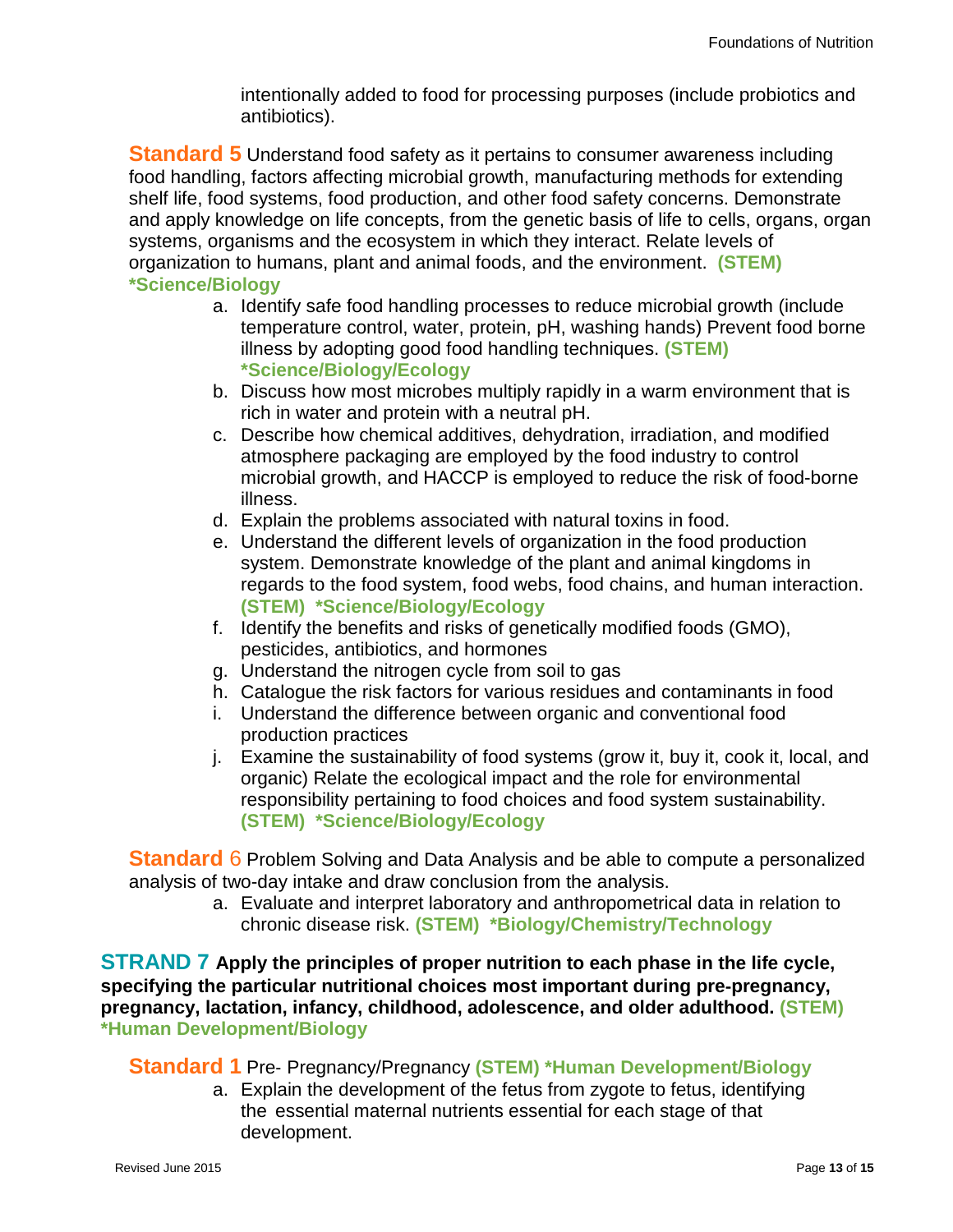- b. Catalogue the nutrients and vitamins that a woman should consume in increased amounts during pregnancy, explaining the need for this increased consumption.
- c. Explain how a pregnant woman's inadequate prenatal consumption of folate can increase the risk of birth defects such as spina bifida.
- d. Explain how a pregnant woman exposes her unborn child to developmental risks if she smokes.
- e. Takes certain medicines, uses illegal drugs, contracts foodborne illnesses, takes megadoses of vitamins, follows a nutritionally unsound diet, consumes sugar substitutes, or ingests caffeine.
- f. Explain the effects of maternal alcohol consumption on the fetus and the consequent problems (specifically Fetal Alcohol Syndrome) for her infant child.
- g. Identify medical problems—particularly gestational diabetes and preeclampsia‐‐that can arise during pregnancy.

#### **Standard 2** Lactation **(STEM) \*Human Development/Biology**

- a. Contrast the ideal diet for a pregnant woman with the ideal diet for a lactating mother, highlighting the specific nutritional differences.
- b. List the nutritional and immunological advantages of breast‐feeding.
- c. Identify and explain healthy alternatives for the mother who cannot breast‐ feed.
- d. Identify circumstances (maternal illness or maternal use of certain medications, illegal drugs or alcohol) under which a mother should not breast‐feed.

#### **Standard 3** Infant **(STEM) \*Human Development/Biology**

- a. Compare the nutritional value of breast milk to the nutritional value of formula, identifying professional concerns relevant to both.
- b. Explain at what point in the infant's physical developments the introduction of solid food is nutritionally appropriate.
- c. Identify which solid foods are the appropriate first complements to formula or breast milk for an infant's diet and explain why.
- d. List foods should be entirely excluded from the infant's diet for the first year of life and explain why.

#### **Standard 4** Children **(STEM) \*Human Development/Biology**

- a. Identify the causes of childhood obesity and strategies for helping children either to avoid the problem or to escape from it.
- b. Explain the role each nutrient plays in the body of the developing child, giving special attention to vitamins and minerals.
- c. Describe problems associated with children's diets—including childhood allergies, childhood susceptibility to television advertising for nutritionally deficient foods, and childhood vulnerability to dental caries—and outline strategies for dealing with such problems.

#### **Standard 5** Adolescence **(STEM) \*Human Development/Biology**

- a. Trace the growth and consequent nutritional needs of a typical teenager.
- b. Explain how the body changes during adolescent puberty and how